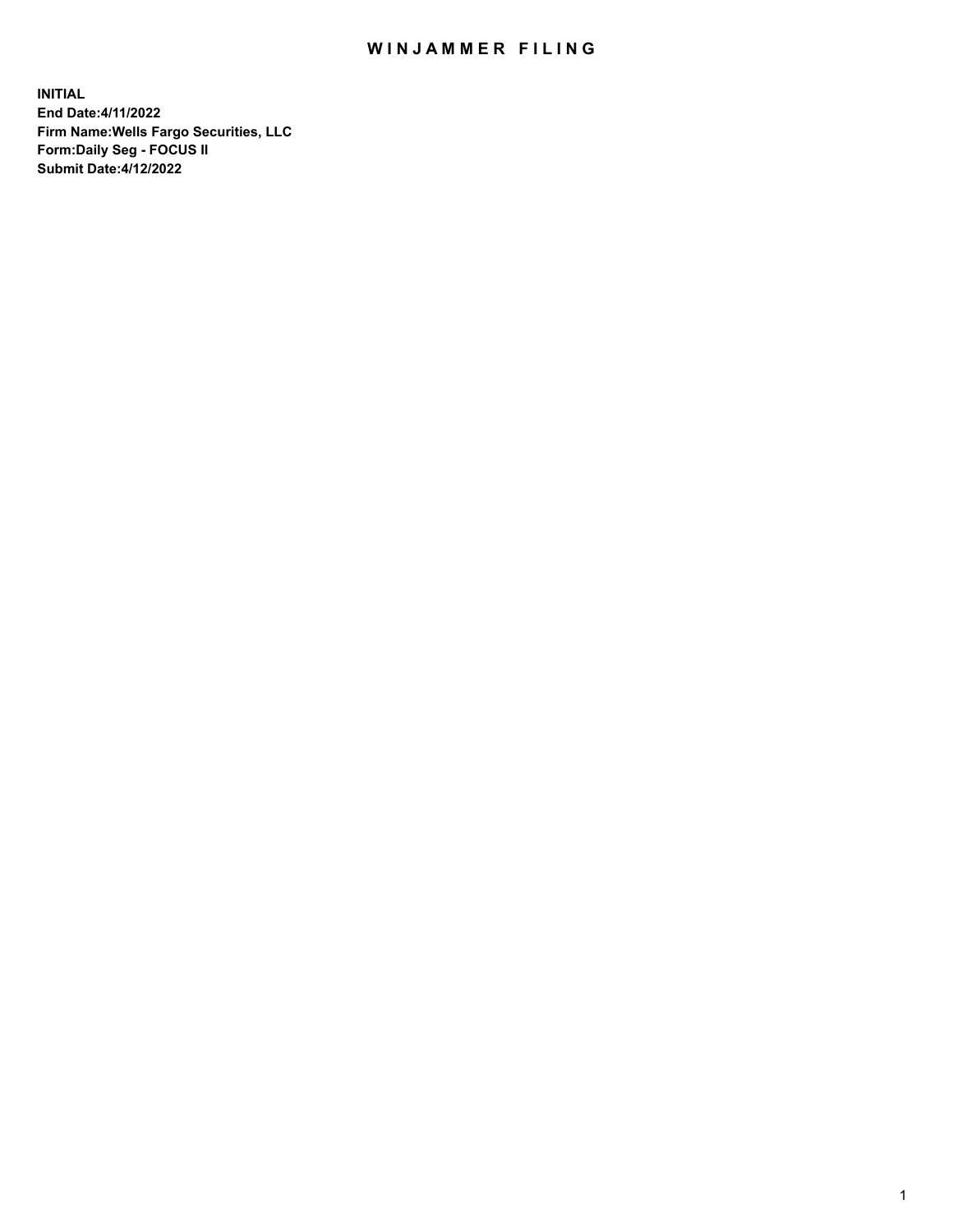**INITIAL End Date:4/11/2022 Firm Name:Wells Fargo Securities, LLC Form:Daily Seg - FOCUS II Submit Date:4/12/2022 Daily Segregation - Cover Page**

| Name of Company                                                                                                                                                                                                                                                                                                                | <b>Wells Fargo Securities LLC</b>                          |
|--------------------------------------------------------------------------------------------------------------------------------------------------------------------------------------------------------------------------------------------------------------------------------------------------------------------------------|------------------------------------------------------------|
| <b>Contact Name</b>                                                                                                                                                                                                                                                                                                            | <b>James Gnall</b>                                         |
| <b>Contact Phone Number</b>                                                                                                                                                                                                                                                                                                    | 917-699-6822                                               |
| <b>Contact Email Address</b>                                                                                                                                                                                                                                                                                                   | james.w.gnall@wellsfargo.com                               |
| FCM's Customer Segregated Funds Residual Interest Target (choose one):<br>a. Minimum dollar amount: ; or<br>b. Minimum percentage of customer segregated funds required:% ; or<br>c. Dollar amount range between: and; or<br>d. Percentage range of customer segregated funds required between:% and%.                         | 105,000,000<br><u>0</u><br>0 <sub>0</sub><br>00            |
| FCM's Customer Secured Amount Funds Residual Interest Target (choose one):<br>a. Minimum dollar amount: ; or<br>b. Minimum percentage of customer secured funds required:%; or<br>c. Dollar amount range between: and; or<br>d. Percentage range of customer secured funds required between:% and%.                            | 30,000,000<br><u>0</u><br>0 <sub>0</sub><br>0 <sub>0</sub> |
| FCM's Cleared Swaps Customer Collateral Residual Interest Target (choose one):<br>a. Minimum dollar amount: ; or<br>b. Minimum percentage of cleared swaps customer collateral required:% ; or<br>c. Dollar amount range between: and; or<br>d. Percentage range of cleared swaps customer collateral required between:% and%. | 355,000,000<br><u>0</u><br>00<br>00                        |

Attach supporting documents CH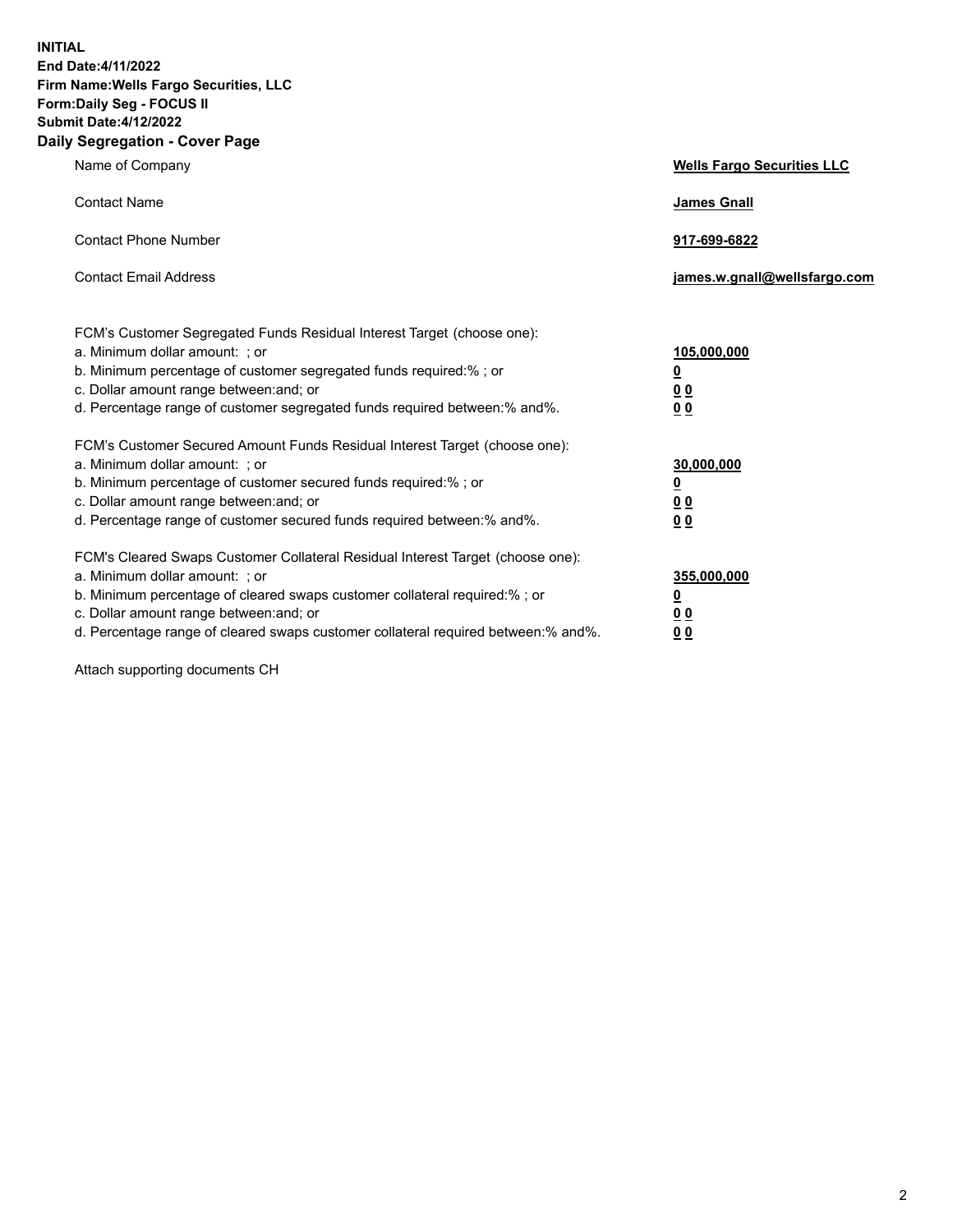**INITIAL End Date:4/11/2022 Firm Name:Wells Fargo Securities, LLC Form:Daily Seg - FOCUS II Submit Date:4/12/2022**

## **Daily Segregation - Secured Amounts**

|     | Foreign Futures and Foreign Options Secured Amounts                                         |                                          |
|-----|---------------------------------------------------------------------------------------------|------------------------------------------|
|     | Amount required to be set aside pursuant to law, rule or regulation of a foreign            | $0$ [7305]                               |
|     | government or a rule of a self-regulatory organization authorized thereunder                |                                          |
| 1.  | Net ledger balance - Foreign Futures and Foreign Option Trading - All Customers             |                                          |
|     | A. Cash                                                                                     | 654, 146, 340 [7315]                     |
|     | B. Securities (at market)                                                                   | 371,309,254 [7317]                       |
| 2.  | Net unrealized profit (loss) in open futures contracts traded on a foreign board of trade   | -200,357,480 [7325]                      |
| 3.  | Exchange traded options                                                                     |                                          |
|     | a. Market value of open option contracts purchased on a foreign board of trade              | <b>20</b> [7335]                         |
|     | b. Market value of open contracts granted (sold) on a foreign board of trade                | $0$ [7337]                               |
| 4.  | Net equity (deficit) (add lines 1. 2. and 3.)                                               | 825,098,134 [7345]                       |
| 5.  | Account liquidating to a deficit and account with a debit balances - gross amount           | 21,520,455 [7351]                        |
|     | Less: amount offset by customer owned securities                                            | -21,519,585 [7352] 870 [7354]            |
| 6.  | Amount required to be set aside as the secured amount - Net Liquidating Equity              | 825,099,004 [7355]                       |
|     | Method (add lines 4 and 5)                                                                  |                                          |
| 7.  | Greater of amount required to be set aside pursuant to foreign jurisdiction (above) or line | 825,099,004 [7360]                       |
|     | 6.                                                                                          |                                          |
|     | FUNDS DEPOSITED IN SEPARATE REGULATION 30.7 ACCOUNTS                                        |                                          |
| 1.  | Cash in banks                                                                               |                                          |
|     | A. Banks located in the United States                                                       | 164,401,686 [7500]                       |
|     | B. Other banks qualified under Regulation 30.7                                              | 12,384,886 [7520] 176,786,572            |
|     |                                                                                             | [7530]                                   |
| 2.  | <b>Securities</b>                                                                           |                                          |
|     | A. In safekeeping with banks located in the United States                                   | 499,140,995 [7540]                       |
|     | B. In safekeeping with other banks qualified under Regulation 30.7                          | 0 [7560] 499,140,995 [7570]              |
| 3.  | Equities with registered futures commission merchants                                       |                                          |
|     | A. Cash                                                                                     | -33,425,644 [7580]                       |
|     | <b>B.</b> Securities                                                                        | 52,168,259 [7590]                        |
|     | C. Unrealized gain (loss) on open futures contracts                                         | 77,786,125 [7600]                        |
|     | D. Value of long option contracts                                                           | 20 [7610]                                |
|     | E. Value of short option contracts                                                          | 0 [7615] <b>96,528,760</b> [7620]        |
| 4.  | Amounts held by clearing organizations of foreign boards of trade                           |                                          |
|     | A. Cash                                                                                     | $0$ [7640]                               |
|     | <b>B.</b> Securities                                                                        | $0$ [7650]                               |
|     | C. Amount due to (from) clearing organization - daily variation                             | $0$ [7660]                               |
|     | D. Value of long option contracts                                                           | $0$ [7670]                               |
|     | E. Value of short option contracts                                                          | 0 [7675] 0 [7680]                        |
| 5.  | Amounts held by members of foreign boards of trade                                          |                                          |
|     | A. Cash                                                                                     | 397,310,053 [7700]                       |
|     | <b>B.</b> Securities                                                                        | $0$ [7710]                               |
|     | C. Unrealized gain (loss) on open futures contracts                                         | $-216,480,971$ [7720]                    |
|     | D. Value of long option contracts                                                           | $0$ [7730]                               |
| 6.  | E. Value of short option contracts                                                          | 0 [7735] 180,829,082 [7740]              |
| 7.  | Amounts with other depositories designated by a foreign board of trade                      | $0$ [7760]                               |
| 8.  | Segregated funds on hand<br>Total funds in separate section 30.7 accounts                   | $0$ [7765]                               |
| 9.  | Excess (deficiency) Set Aside for Secured Amount (subtract line 7 Secured Statement         | 953,285,409 [7770]<br>128,186,405 [7380] |
|     | Page 1 from Line 8)                                                                         |                                          |
| 10. | Management Target Amount for Excess funds in separate section 30.7 accounts                 | 30,000,000 [7780]                        |

11. Excess (deficiency) funds in separate 30.7 accounts over (under) Management Target **98,186,405** [7785]

3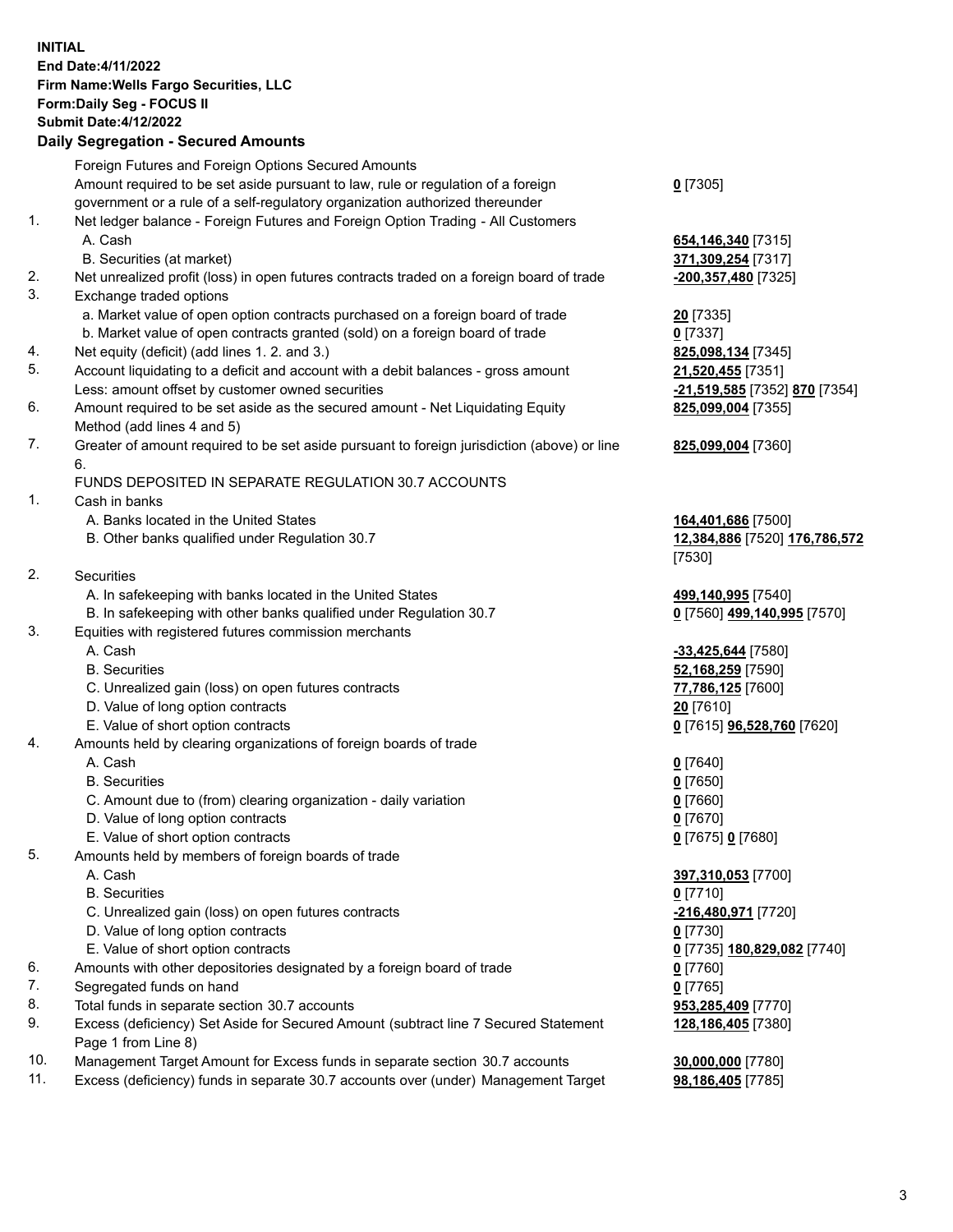**INITIAL End Date:4/11/2022 Firm Name:Wells Fargo Securities, LLC Form:Daily Seg - FOCUS II Submit Date:4/12/2022 Daily Segregation - Segregation Statement** SEGREGATION REQUIREMENTS(Section 4d(2) of the CEAct) 1. Net ledger balance A. Cash **3,445,532,461** [7010] B. Securities (at market) **1,937,298,904** [7020] 2. Net unrealized profit (loss) in open futures contracts traded on a contract market **327,695,844** [7030] 3. Exchange traded options A. Add market value of open option contracts purchased on a contract market **4,657,901,110** [7032] B. Deduct market value of open option contracts granted (sold) on a contract market **-4,326,809,332** [7033] 4. Net equity (deficit) (add lines 1, 2 and 3) **6,041,618,987** [7040] 5. Accounts liquidating to a deficit and accounts with debit balances - gross amount **90,796,947** [7045] Less: amount offset by customer securities **-90,796,932** [7047] **15** [7050] 6. Amount required to be segregated (add lines 4 and 5) **6,041,619,002** [7060] FUNDS IN SEGREGATED ACCOUNTS 7. Deposited in segregated funds bank accounts A. Cash **85,580,543** [7070] B. Securities representing investments of customers' funds (at market) **1,025,848,987** [7080] C. Securities held for particular customers or option customers in lieu of cash (at market) **163,572,015** [7090] 8. Margins on deposit with derivatives clearing organizations of contract markets A. Cash **2,855,105,449** [7100] B. Securities representing investments of customers' funds (at market) **123,985,854** [7110] C. Securities held for particular customers or option customers in lieu of cash (at market) **1,773,726,889** [7120] 9. Net settlement from (to) derivatives clearing organizations of contract markets **183,886,759** [7130] 10. Exchange traded options A. Value of open long option contracts **4,657,901,110** [7132] B. Value of open short option contracts **-4,326,809,332** [7133] 11. Net equities with other FCMs A. Net liquidating equity **0** [7140] B. Securities representing investments of customers' funds (at market) **0** [7160] C. Securities held for particular customers or option customers in lieu of cash (at market) **0** [7170] 12. Segregated funds on hand **0** [7150] 13. Total amount in segregation (add lines 7 through 12) **6,542,798,274** [7180] 14. Excess (deficiency) funds in segregation (subtract line 6 from line 13) **501,179,272** [7190] 15. Management Target Amount for Excess funds in segregation **105,000,000** [7194]

16. Excess (deficiency) funds in segregation over (under) Management Target Amount Excess

**396,179,272** [7198]